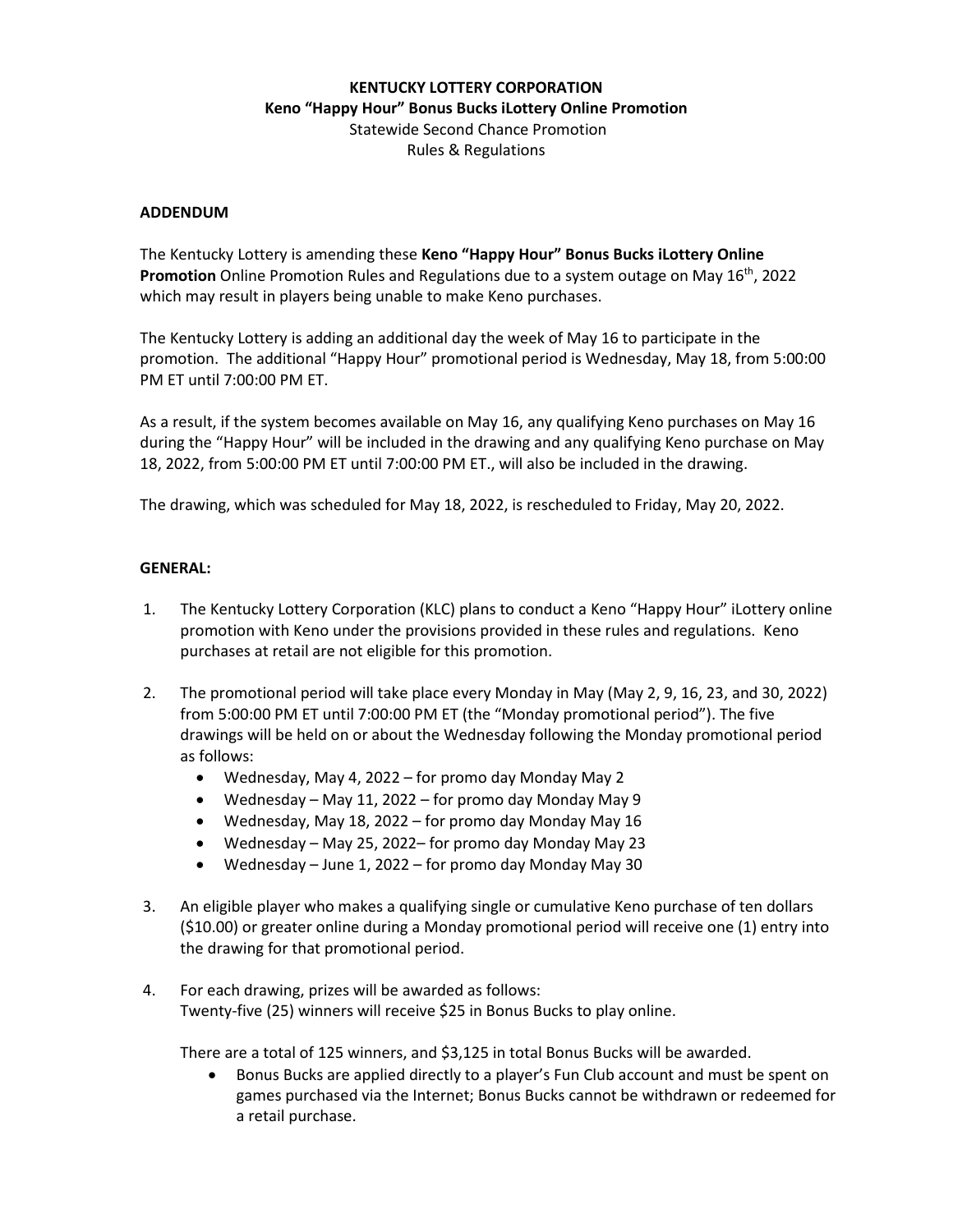- 5. Each drawing will have twenty-five (25) winners and ten (10) alternates. A player may only win once during each Monday promotional period.
- 6. This promotion is only available at [play.kylottery.com.](http://www.kylottery.com/) Tickets purchased at retail are not eligible.
- 7. Player's funding transactions are subject to a player's Fun Club account balance and deposit limits.
- 8. All deposited funds must be spent on KLC games purchased via the Internet and cannot be withdrawn.
- 9. Qualifying plays must be completed during the designated times and days to be eligible for the drawings as identified in Item 2.
- 10. Failure to provide accurate information could disqualify a player whose entry is selected as a winner for this promotion. A player shall be considered ineligible if the KLC determines that a player does not meet all player eligibility requirements or provided false information.
- 11. The KLC assumes no responsibility for incorrect information provided by a player on the Fun Club registration form. After completing the registration, a player is responsible for updating account information as needed by logging in and going to his or her account profile page.
- 12. A player may have no more than one (1) account. A player is not permitted to create additional accounts if his or her email or other relevant information changes. The player may log in with his or her existing account credentials and make any desired changes at any time.

# **ELIGIBILITY:**

- 13. To be eligible for the promotion, players must first register for a Fun Club account at kylottery.com. Players must be in compliance with all requirements of the Fun Club Terms of Use, including requirements for registering for or updating an existing account in order to enter a promotion. Fun Club accounts that are Opted Out or Manually Disabled are ineligible to enter or to win.
- 14. To play internet-based lottery games, players must be at least 18 years old, have a valid KY address, be physically located within the boundaries of Kentucky, and otherwise be in compliance with the iLottery Terms of Use.
- 15. No one otherwise prohibited by KRS Chapter 154A from playing KLC games are eligible to participate in this promotion or win any prize.

# **ODDS:**

16. Odds of being selected as a winner in the promotion will depend on the number of eligible entries that take place during the promotional period.

# **SUBMITTING ENTRIES:**

- 17. Players with a qualifying play during the promotional period will be automatically entered into the promotion.
- 18. Players will receive one (1) entry for each qualifying play as described in Item 3.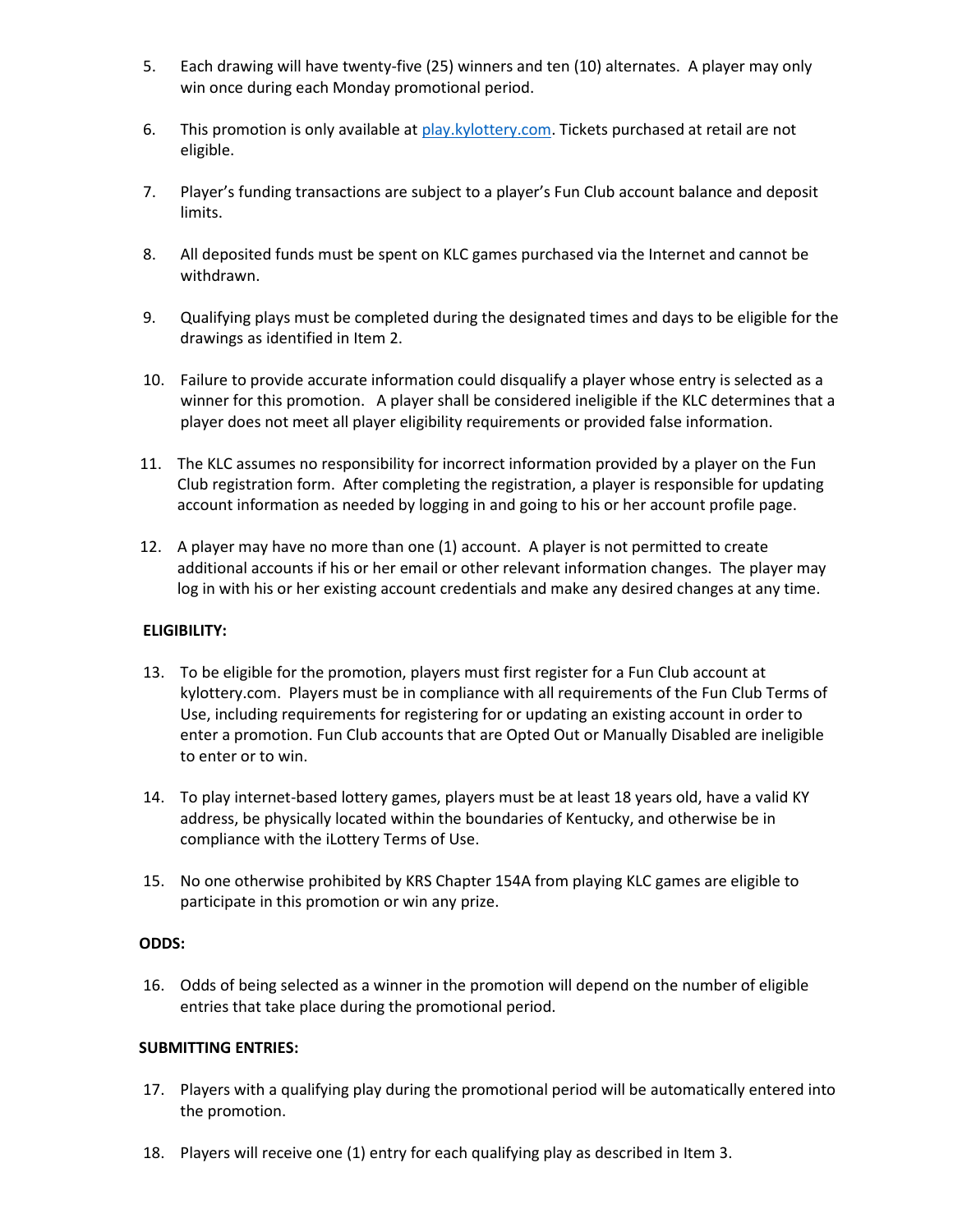19. By playing qualifying game(s) during the promotional period, the players agree to these rules and regulations, the rules and regulations for the iLottery purchase of Instant Games, and the Fun Club and iLottery Terms of Use, and the Instant Play Game rules and regulations for the qualifying game(s).

# **PRIZE DRAWING:**

- 20. At the conclusion of the promotional period, KLC will run an IGT system-generated report utilizing the criteria set forth for this promotion.
- 21. A member of the iLottery team will upload the system-generated report into the Promotional Drawing System.
- 22. All drawing management services associated with this promotion will be conducted by the KLC.
- 23. The drawings will be conducted per KLC drawing procedures.
- 24. During the drawings, alternates will be selected as noted in Item 5. If there is an insufficient number of entries, the KLC may reduce the number of alternates selected in its sole discretion. Alternates are not prize winners, but are selected if a winner is disqualified, unable to claim the prize, or declines to accept. Once an eligible alternate is moved up to become a prize winner, his or her alternate status in the drawing will be voided.

# **PRIZE FULFILLMENT:**

- 25. Bonus Bucks will appear in the designated winner player's Fun Club account within two weeks following the promotional draw.
- 26. All federal, state and/or local taxes or other fees on the prizes won will be the responsibility of the winner.
- 27. The prize is not transferable or assignable.
- 28. Fulfillment of the prize will be handled by the KLC.

# **ADDITIONAL CONDITIONS:**

- 29. All winners are subject to validation by the KLC and may be disqualified if eligibility requirements are not met. Validity of entries, drawings, and the award of prizes are subject to rules and regulations of the KLC and the laws of the Commonwealth of Kentucky.
- 30. By entering this promotion and accepting the prize, the player acknowledges and agrees that the KLC may use and release the player's name, city/state, and likeness (photograph) to the public, without limitation and without compensation.
- 31. By entering this promotion and accepting the prize, each entrant, his or her heirs, legal representatives and assigns, agree to indemnify and hold harmless, defend, release and discharge the KLC, the Commonwealth of Kentucky, their employees, officers and directors from and against any loss, claim, damages, or injury arising out of or relating to the promotion, any action taken pursuant to these rules, or the acceptance of any prize.